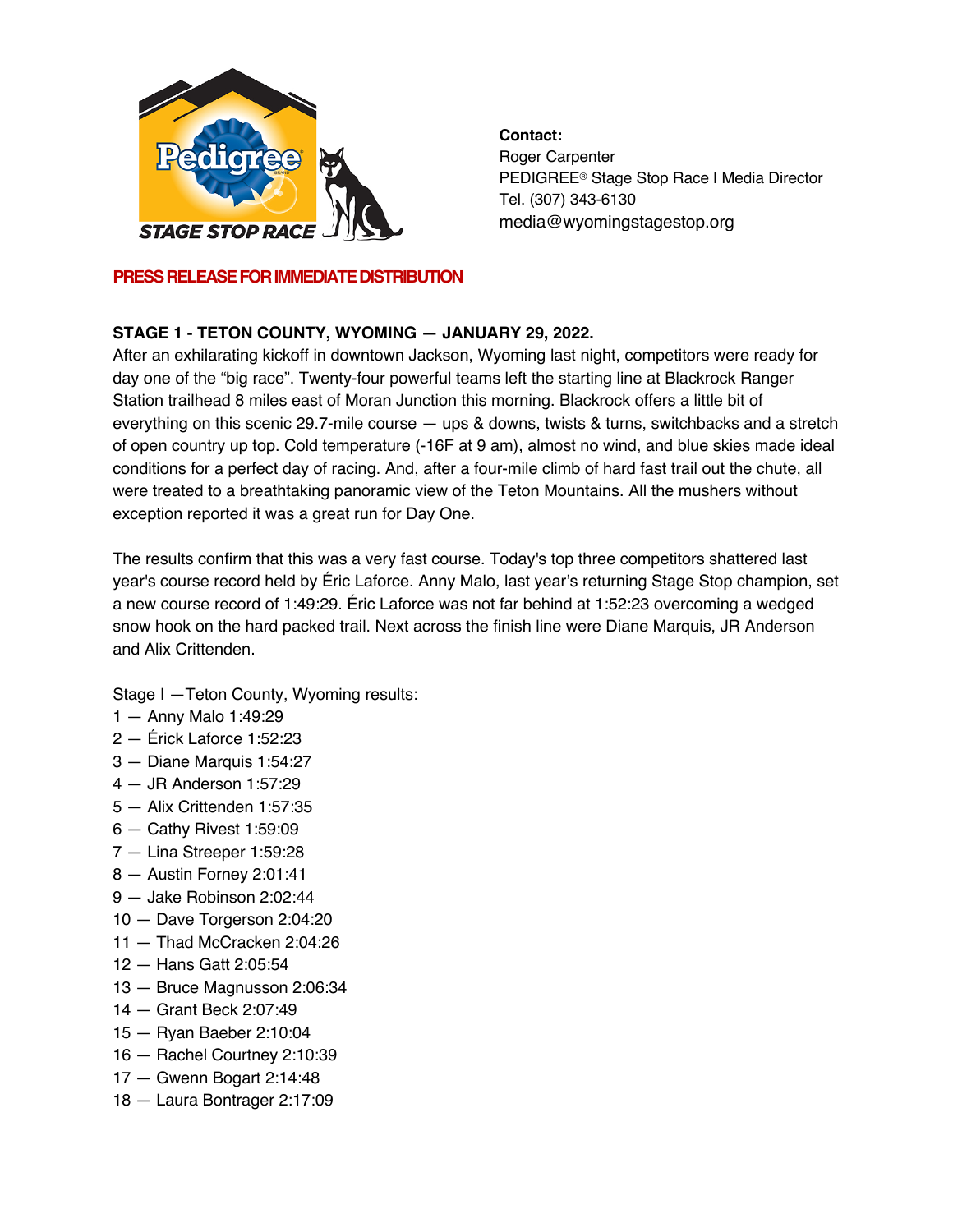- 19 Jerry Scdoris 2:21:26
- 20 Fernando Ramirez 2:21:50
- 21 Tim Thiessen 2:25:39
- 22 Christina Gibson 2:49:51
- 23 Chris Adkins 2:50:41
- 24 Geneva Lyon 3:06:20

## **From Teton County we travel to:**

## **STAGE 2**

#### **Sunday — January 30th — Pinedale, Wyoming.**

(Stage Two relocated from the South Pass area of Lander, Wyoming) 9:00 AM RACE STARTS at the Upper Green River Trailhead, Cora at the end of Hwy 352. Kendall Valley Lodge serves Breakfast & Lunch Specials. Located west of the Upper Green Parking Lot.

4:00 PM PUBLIC MEET & GREET at the Dudley Key Sports Complex. Food and drinks for purchase.

## **STAGE 3**

## **Monday — January 31st — Pinedale, Wyoming.**

9:00 AM RACE STARTS at the Upper Green River Trailhead, Cora at the end of Hwy 352. Kendall Valley Lodge serves Breakfast & Lunch Specials. Located west of the Upper Green Parking Lot. For more information about the Pinedale WY Stage visit https://www.wyomingstagestop.org/stages/pinedale-wy/

#### **Monday — January 31st — Big Piney, Wyoming.**

6:00 PM MEET THE MUSHERS DINNER Marbleton Community Center, 429 2nd Street, Big Piney.

# **STAGE 4**

#### **Tuesday — February 1st — Big Piney/Marbleton, Wyoming.**

9:00 AM RACE STARTS at Middle Piney parking lot off road 350, 20 miles from Big Piney. For more information about the Big Piney/Marbleton WY Stage visit https://www.wyomingstagestop.org/stages/big-piney-marbleton-wy/

#### **STAGE 5**

**Wednesday — February 2nd— Kemmerer, Wyoming.** 9:00 AM RACE STARTS at the end of the Hams Fork Road, Hams Fork Trail Head. For more information about the Kemmerer WY Stage visit https://www.wyomingstagestop.org/stages/kemmerer-wy/

# **Thursday — February 3rd— TRAVEL DAY**

#### **STAGE 6**

# **Friday — February 4th — Alpine, Wyoming.**

9:00 AM RACE STARTS at Greys River Trail Head Parking Lot. For more information about the Alpine WY Stage visit https://www.wyomingstagestop.org/stages/alpine-wy/